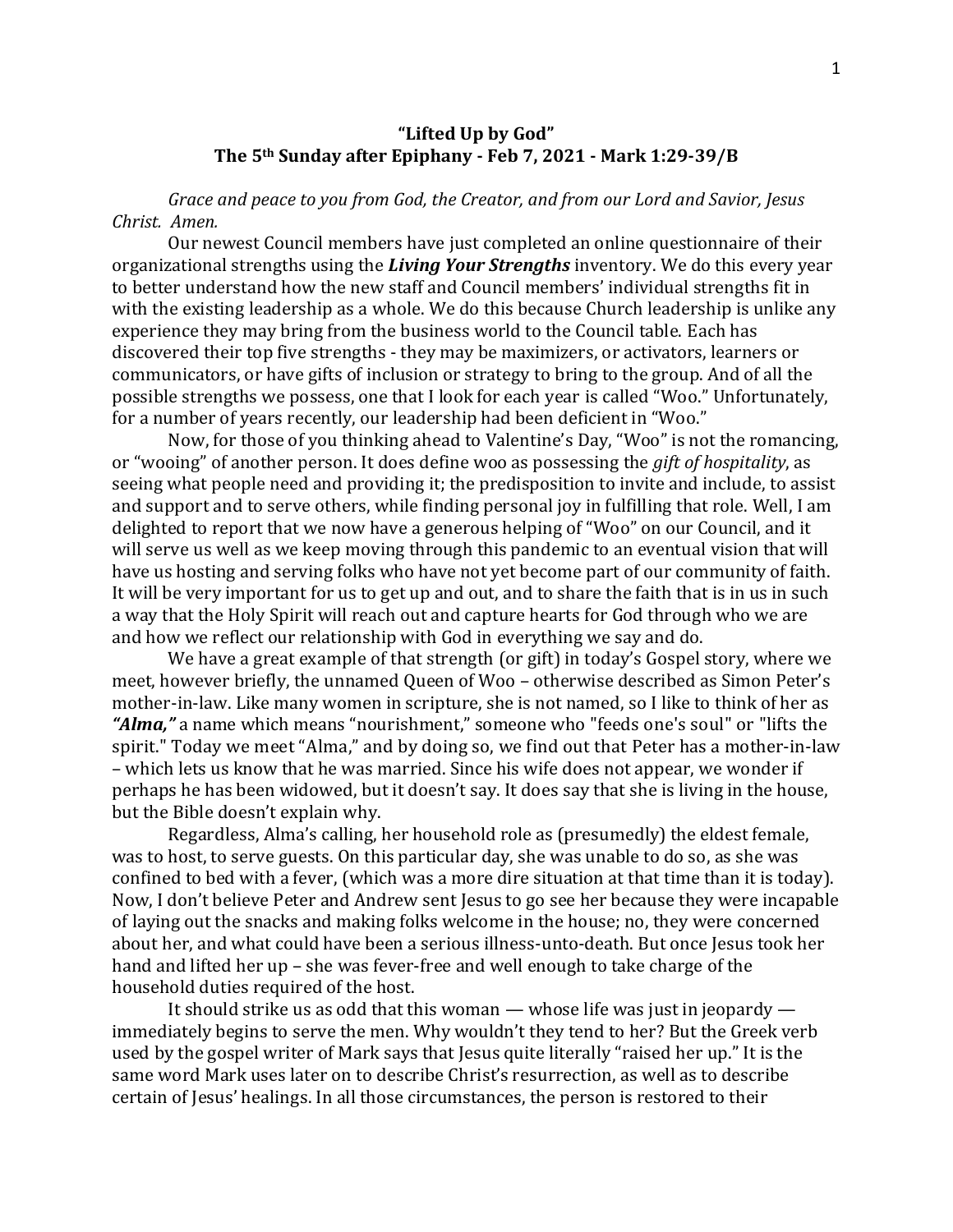community or to their closest relationships. When someone is brought low by unclean spirits, illness, or death itself, Mark says Jesus raises them again to fulfill their valued role in the community.

Peter's mother-in-law was up and around after lying on her bed burning up with fever. She was not just "better" or "well," she was fully restored! And she meant to make the best of her relationship with Peter's new best friend, Jesus. Her serving was her witness – and I would bet it was an even better evangelism strategy than going out and knocking on doors! I wonder, once she heard the voice of Jesus, did she become the voice of God in Capernaum? Apparently, the news immediately spread like wildfire throughout the whole town, but because the townsfolk were good and faithful Jews, they waited until the sun set on the sabbath day. Then, people started bringing their sick relatives and the ones possessed with demons down the narrow streets of Capernaum right to the doorstep of the house, where Jesus tended to a great number of them all throughout the evening. Again, he silenced the demons, not allowing them to speak, because *they knew who he was.* This is a hallmark of Mark's storytelling – that Jesus' identity was to be kept a secret until, in God's time, it would be revealed that he is the promised Messiah.

Please note, that at no time does Jesus make a big fuss or spend a lot of time on convincing people to do or be something they are not. He simply invites them: Come and See. Follow Me. Get up and Walk. Go and Tell. And just as clearly as our nostrils can identify the smell of baking bread, Jesus' voice is heard by hungry hearts. Simply. As an invitation.

Perhaps you're sitting out there thinking to yourself right now, *"Well, I've never heard God actually speak to me before."* Wrong. People, you just recently heard the God who gives life to the dead say to you, *"Come, follow me, and I will make you fish for people."* You've heard him teach in the synagogue with authority and you are - at this very moment hearing him as he proclaims the message that says, *"for this is what I came out to do."* What you hear when the Bible is read, is the present-tense Word of God. Because the Bible is not simply a record of what God has said. It is *the means by which* God says it. To you.

Here's the thing. You don't have to search out God - not in nature, not in your head, and not in your heart. You don't have to search out God anywhere else, but in his Word. If you want to speak to God, *pray*. If you want to hear God speak to you, *listen to the Gospel.* And when God speaks to you, you get up and serve...in the way that nourishes your soul and restores you to the joy of fulfilling your gifts within a loving community.

Remember, Jesus' first four disciples were fishermen, who knew very well that some days you catch a bunch of fish, and some days you don't. That when you pull in the nets, some get away or never get caught in the first place. And if you ask one who fishes why they do it, most would say it's about the fishing itself, not about catching everyone or anyone in particular. It's about extending an invitation to something which is life-giving, nourishing, and filling for both the fish and the fisher – the opportunity to experience a deeper relationship of God's love with others.

It is clear in today's story that some were called to follow and fish; while others were invited to stay and serve. Peter, Andrew, James and John had been called to follow. "Alma" was lifted up to serve. Serving. It's how Jesus will describe his own ministry and the disciples' calling as well. And while this woman – a simple mother-in-law - literally served food to her guests, in a broader sense she, too, was one of the first disciples of Christ,